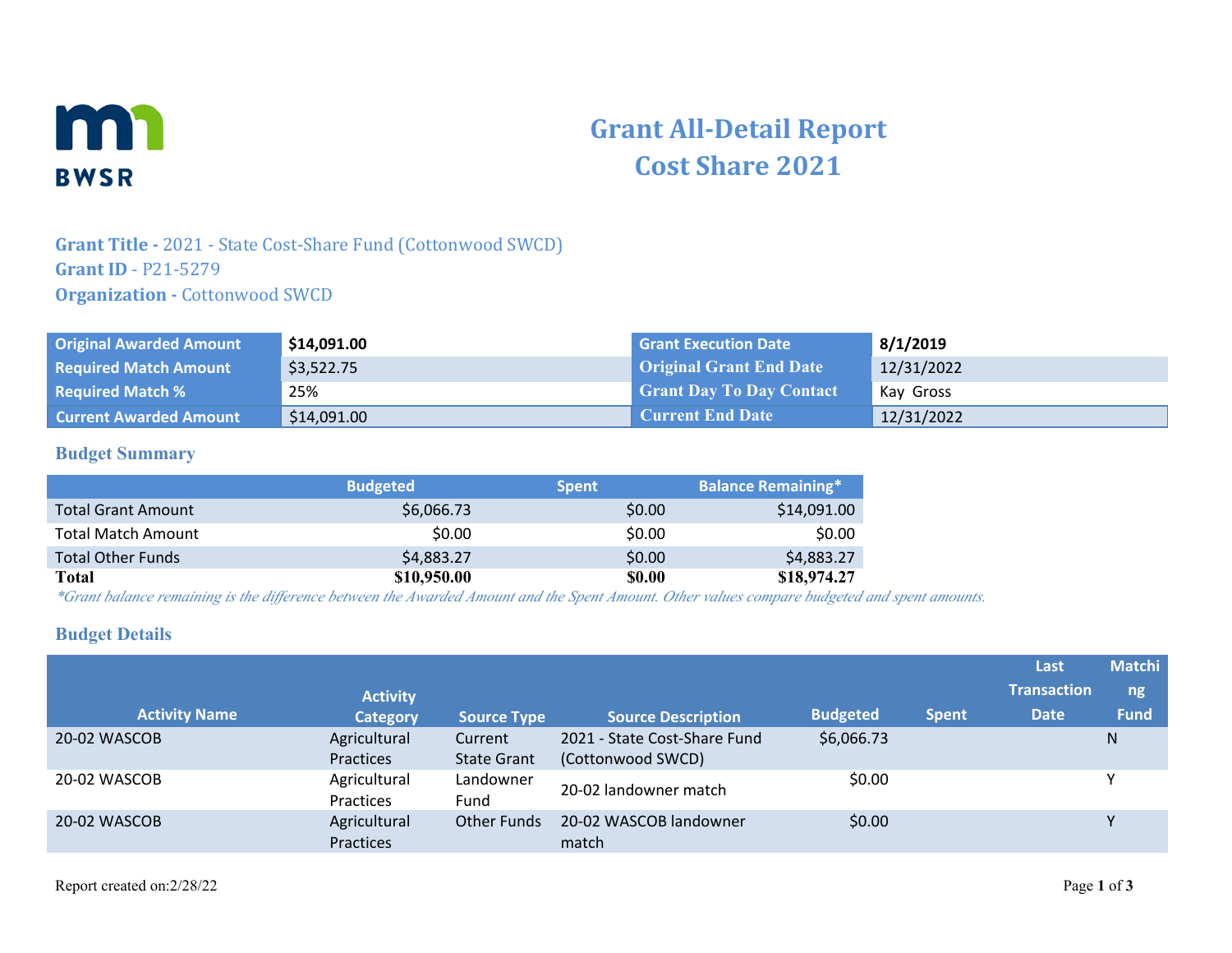| <b>Activity Name</b>                | <b>Activity</b><br><b>Category</b> | <b>Source Type</b> | <b>Source Description</b>                         |                  | <b>Budgeted</b>             | <b>Spent</b> | Last<br><b>Transaction</b><br><b>Date</b> | <b>Matchi</b><br>ng<br><b>Fund</b> |
|-------------------------------------|------------------------------------|--------------------|---------------------------------------------------|------------------|-----------------------------|--------------|-------------------------------------------|------------------------------------|
| 20-02 WASCOB                        | Agricultural<br>Practices          | <b>Other Funds</b> | 2020 - State Cost-Share Fund<br>(Cottonwood SWCD) |                  | \$4,883.27                  |              |                                           | N                                  |
| <b>Activity Details Summary</b>     |                                    |                    |                                                   |                  |                             |              |                                           |                                    |
| <b>Activity Details</b>             | <b>Total Action Count</b>          |                    | <b>Total Activity Mapped</b>                      |                  | <b>Proposed Size / Unit</b> |              | <b>Actual Size / Unit</b>                 |                                    |
|                                     |                                    |                    |                                                   |                  |                             |              |                                           |                                    |
| <b>Proposed Activity Indicators</b> |                                    |                    |                                                   |                  |                             |              |                                           |                                    |
| <b>Activity Name</b>                | <b>Indicator Name</b>              |                    | <b>Value &amp; Units</b>                          | <b>Waterbody</b> | <b>Calculation Tool</b>     |              | <b>Comments</b>                           |                                    |
| <b>Final Indicators Summary</b>     |                                    |                    |                                                   |                  |                             |              |                                           |                                    |
| <b>Indicator Name</b>               |                                    | <b>Total Value</b> |                                                   | Unit             |                             |              |                                           |                                    |